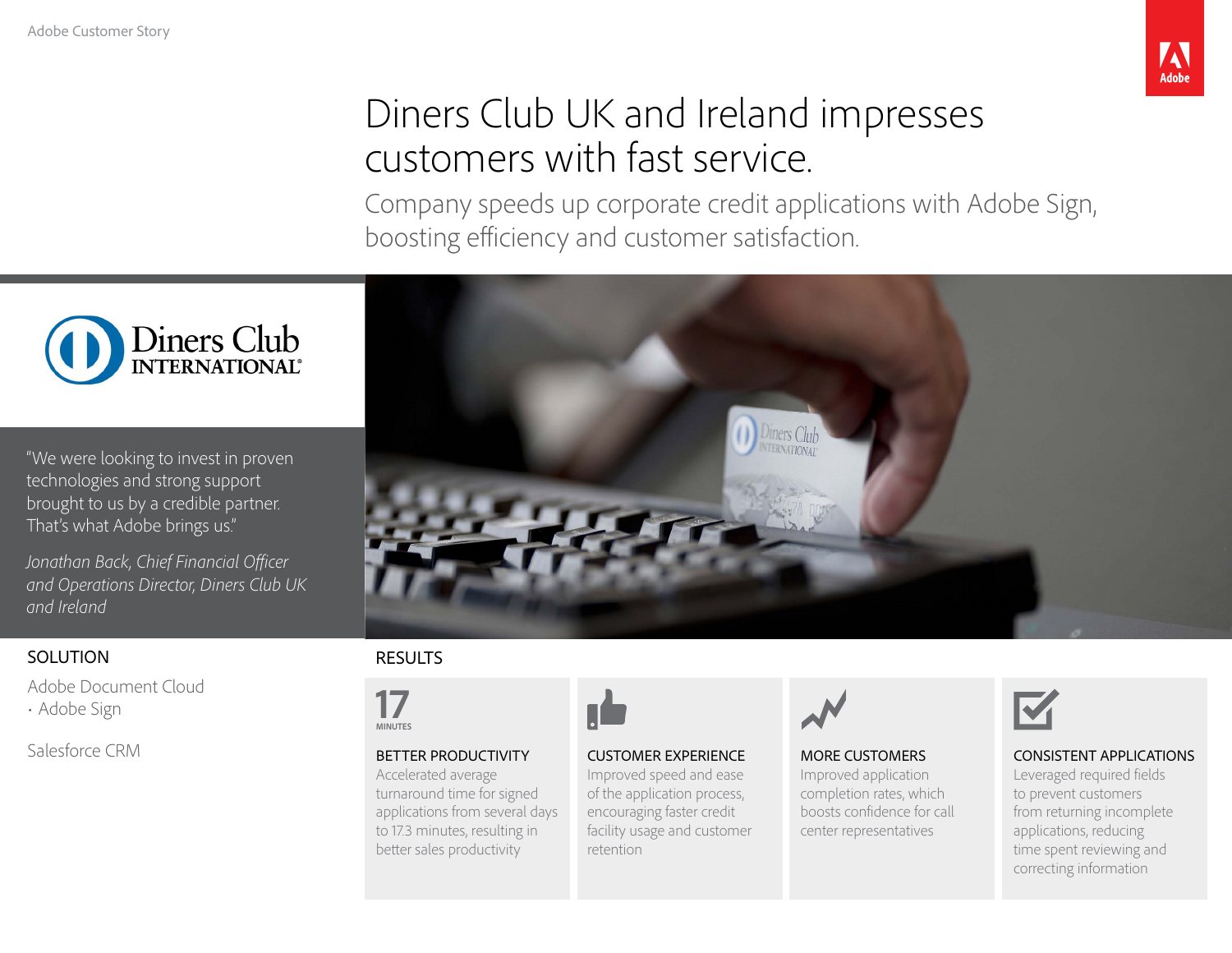Diners Club UK and Ireland Chester, United Kingdom *www.dinersclub.co.uk*

### CHALLENGES

- Create a superior customer experience when filling and signing corporate credit applications
- Improve productivity of call center representatives
- Integrate electronic document workflow with Salesforce CRM solution

"Credit applications are signed and returned in an average of 17.3 minutes—a huge gain compared to paper applications."

*Jonathan Back, Chief Financial Officer and Operations Director, Diners Club UK and Ireland*

# Delivering excellent speed and service

In 1950, Diners Club International became the first independent credit card company. Starting with a membership of 10,000, Diners Club cards are used by millions of customers around the world. The Diners Club International franchise in the United Kingdom and Ireland offers charge cards, travel, and lodge account solutions to thousands of personal and business customers every year.

While looking at ways to improve productivity and customer service, the company saw an opportunity to use electronic submissions to speed up credit applications for corporate customers. "Many customers will request and submit applications themselves, but 99% of our corporate credit applications occur after talking to a call center representative," says Jonathan Back, Chief Financial Officer and Operations Director, Diners Club UK and Ireland. "In these cases, the representatives manage the application workflow."

But for many customers, their excitement waned when they received lengthy paper applications that still needed to be filled, signed, and returned. They would find excuses to put off the paperwork, leading to customers taking several days to complete the application, or even forgetting about the application altogether.

By switching to an electronic workflow, Diners Club could remove much of the hassle for customers and boost employee productivity. A viable workflow would need to integrate with the existing Salesforce CRM implementation while delivering reliable and easy-to-use electronic signatures that can be used as proof of execution.

Adobe Sign, an Adobe Document Cloud solution, answered all of the company's demands. "As an established brand ourselves, we know the importance of working with the right partners," says Back. "We were looking to invest in proven technologies and strong support brought to us by a credible partner. That's what Adobe brings us."

# Signed applications in minutes

By integrating Adobe Sign with Salesforce, call center representatives can prepopulate applications with data pulled from the Salesforce database and send the applications to customers with just a few clicks. "Integration with Salesforce was a fundamental requirement," says Back. "With Adobe Sign embedded within the Salesforce workflow, representatives only interact with the Salesforce interface, making the workflow easier to learn, which helps us onboard and train our representatives quicker."